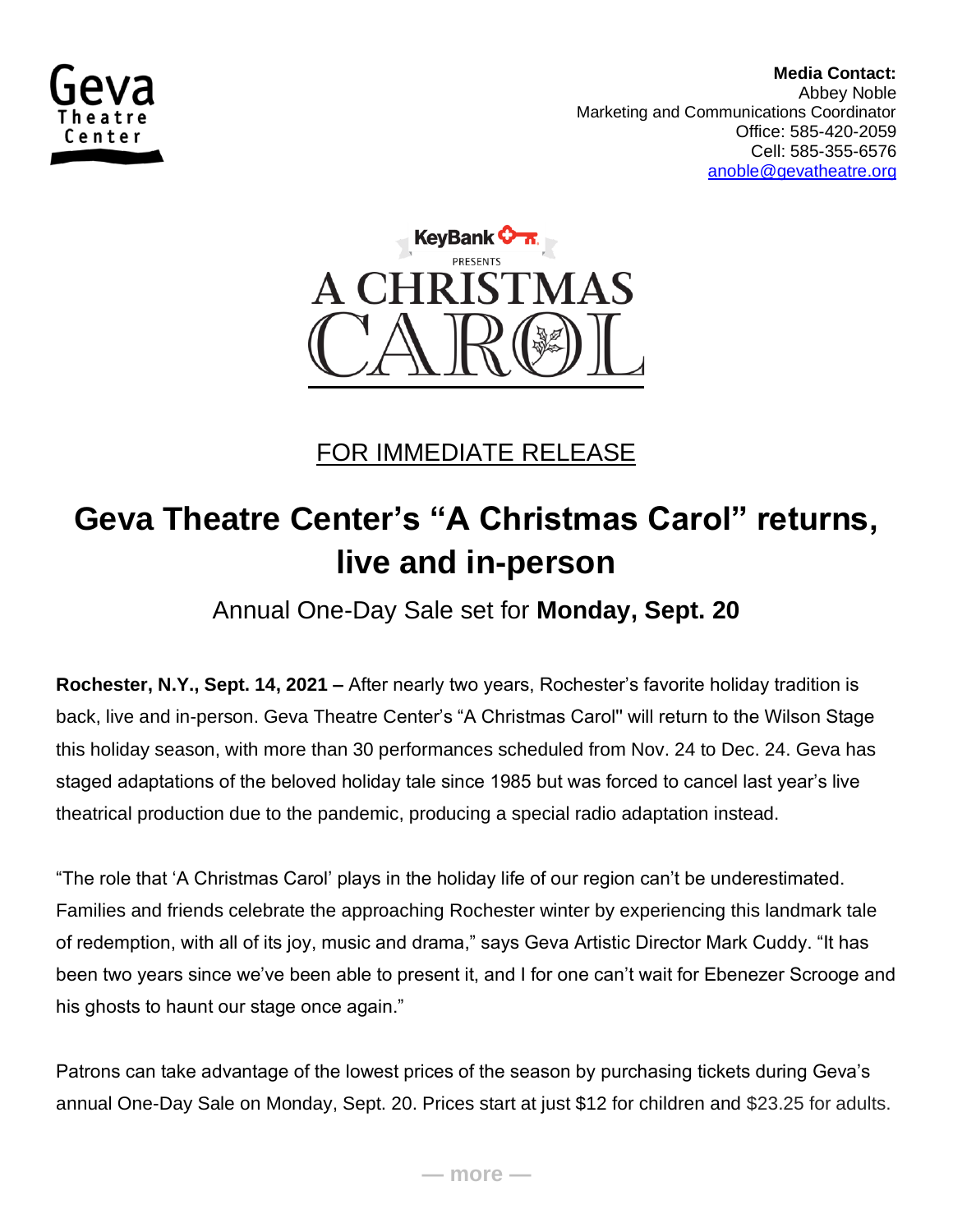Tickets can be purchased in-person or by calling 585-232-4382 between 8 a.m. and 8 p.m. or online at GevaTheatre.org from 12 a.m. to midnight.

"A Christmas Carol" is adapted and directed by Mark Cuddy, with original music and lyrics by Gregg Coffin. The production is presented by KeyBank and produced with additional support from media sponsors WHEC and WARM 101.3.

The safety of patrons, staff and volunteers is Geva's top priority. The theatre recently updated its indoor safety procedures

- All eligible patrons must be fully vaccinated and will be required to show proof of vaccination upon entry.
- Unvaccinated patrons must provide proof of a negative COVID test result.
- All patrons, staff and volunteers must wear masks while indoors, except while eating or drinking in the café area only.
- Any patrons, staff, or volunteers who are feeling ill are asked to stay home. Tickets can be exchanged free of charge.
- Patrons that prefer touchless ticketing will be issued electronic tickets by email.

Geva is constantly monitoring data and guidance from federal, state and local health officials, and will update protocols accordingly.

For more information, or to arrange interviews, contact Abbey Noble, Geva marketing and communications coordinator, at [anoble@gevatheatre.org](mailto:anoble@gevatheatre.org) or 585-420-2059.

## **About Geva Theatre Center**

**Geva Theatre Center** is a nonprofit, professional theatre company in downtown Rochester, New York, offering world-class productions and extensive additional programming. Founded in 1972, Geva is the most well-attended regional theatre in New York State with one of the 25 largest subscription bases among regional theatres in the country. Geva serves as many as 160,000 patrons annually, including more than 20,000 students.